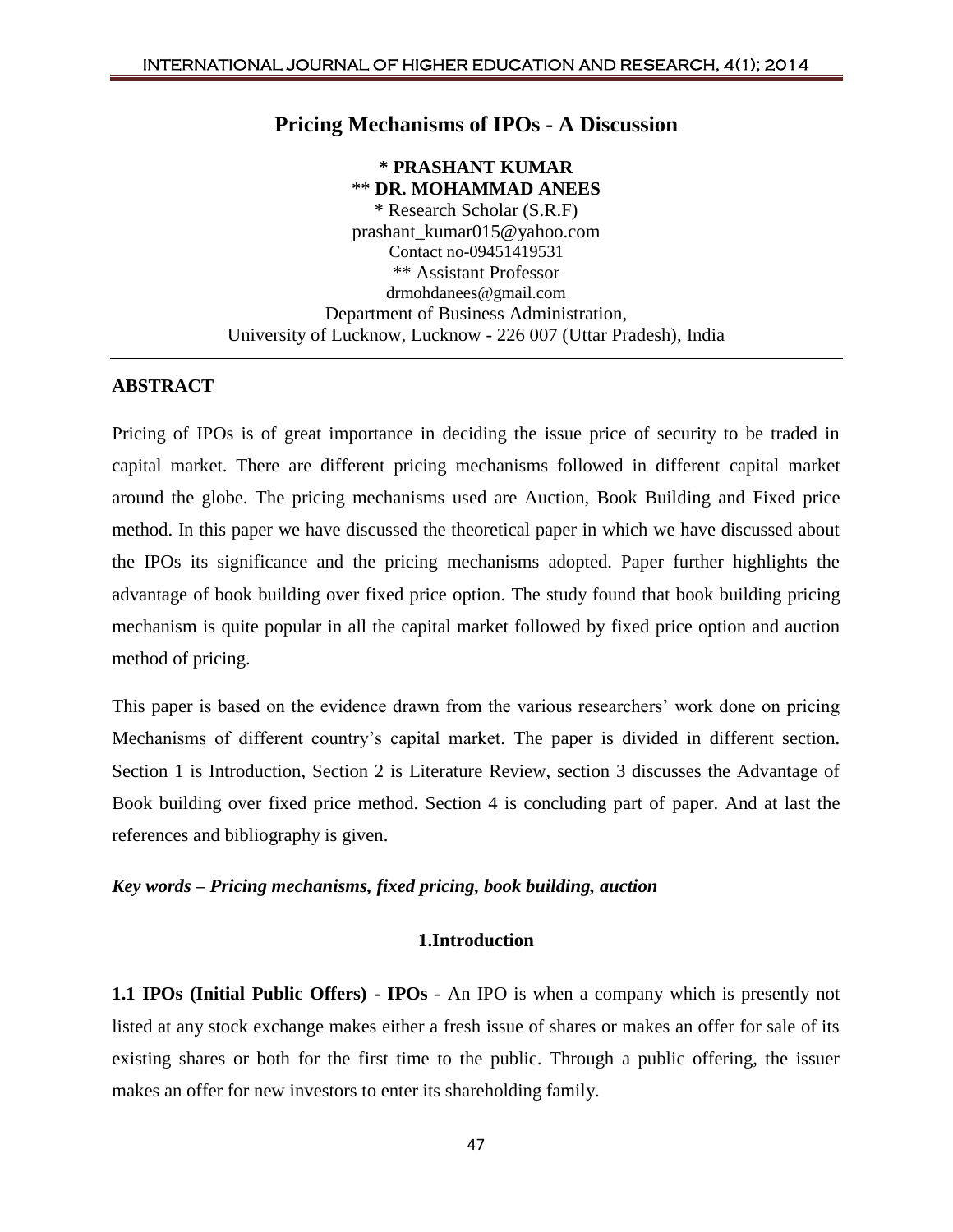IPO is an offering of either a fresh issue of securities or an offer for sale of existing securities or both by an unlisted company for the first time to the public. Initial public offer is the process through which an unlisted organization would issue new shares to the public. The public includes both the institutes and the individuals. The IPO could be issued either through fresh issuance of new shares or through offering of sale of the securities which are privately held. After the issue, the shares get traded on the stock exchange in the secondary markets.

## **1.2 Characteristics of IPO**

Important characteristics of IPOs are

- Underpricing phenomena
- Ownership and
- Liquidity

These characteristics of IPOs influence the significance of impact upon their performance in the short as well as in long term.

## **1.3 Background of Indian IPO Market**

India has a relatively mature capital market, with a long history of uninterrupted operations even across the World Wars. Historically, the only alternative available for a firm contemplating a public issue was to make a fixed price offering. The firm going public would set a price and open the issue for subscription. Allocations were made on a strictly proportionate basis. Until 1992, issuers and investment banks had no pricing flexibility because issue prices were effectively constrained to accounting par value or the accounting book value of equity. More pricing flexibility was allowed in 1992, but issue managers were still allowed no discretion in allocation.

The process of IPO deregulation took a major step forward in 1999 when pricing flexibility was coupled with discretion in allocation. After 1999, issuers could still opt for conventional fixed price offerings in which investment banks allocated shares on a **prorata basis**. Alternatively, they could choose a version of book building, in which a quota of shares, usually 50% of an offering, was set aside for discretionary allocation to QIBs, i.e., **qualified institutional buyers**.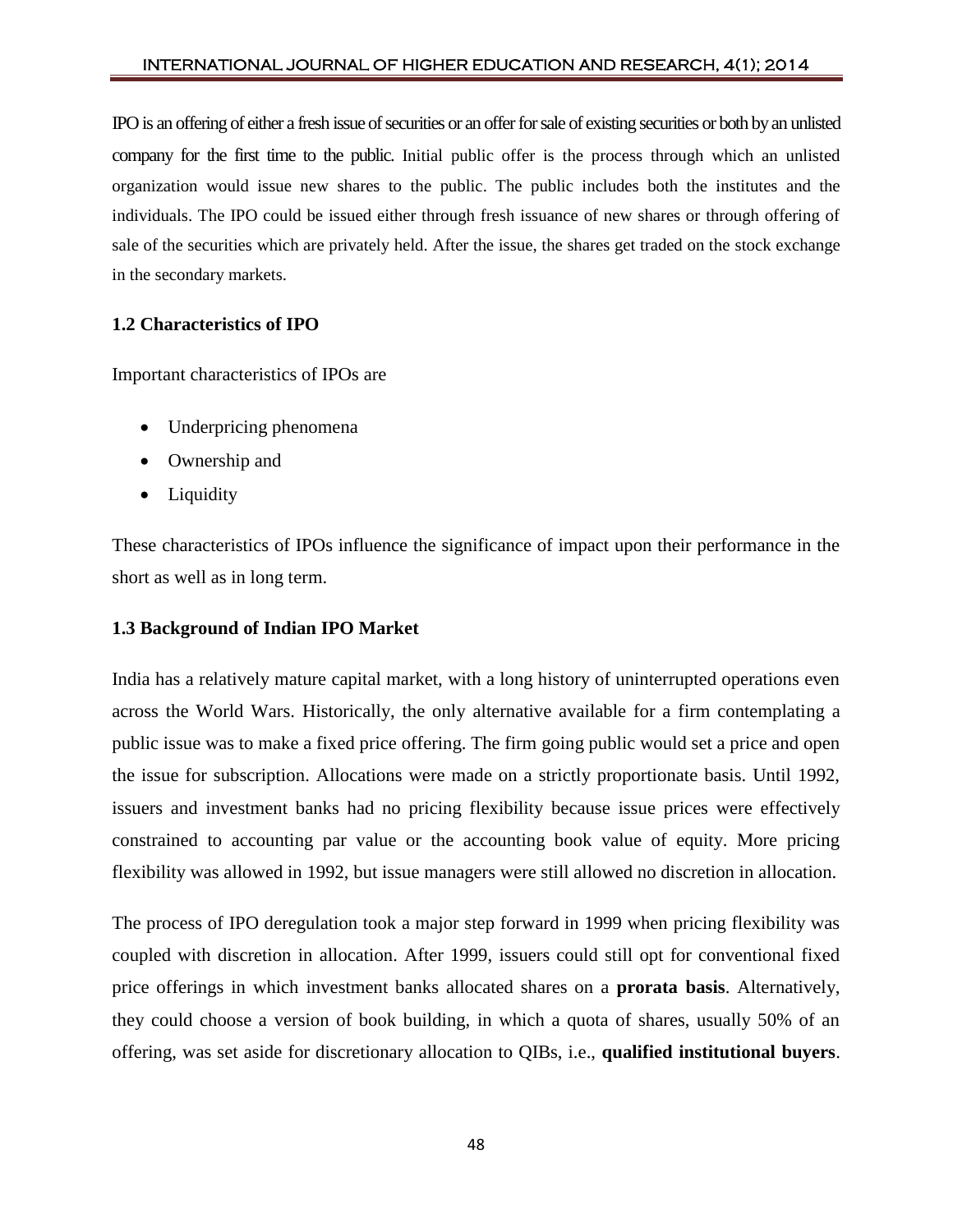Thus, 1999 represents a natural structural break point in the availability of different issuance mechanisms in the Indian IPO market.

# **1.4 Significance of an IPO**



## **1.5 IPO Decision**

Pre-Postage decision relate with timing of the IPO decision. Post-Postage decision relates with continuity or discontinuity of listed status.

Timing on IPO is strategic financial and merchant banking decision. The strategic decision is to make whether listing in needed and is fit with corporate philosophy, financial decision is to decide whether company require capital to raise then how much and how effectively, the merchant banking decision is made to determine the appropriate structure, pricing, timing and marketing strategy for the IPO.

## **1.6 Pricing Mechanisms of IPOs**

There are three type of mechanisms are widely used they are as follows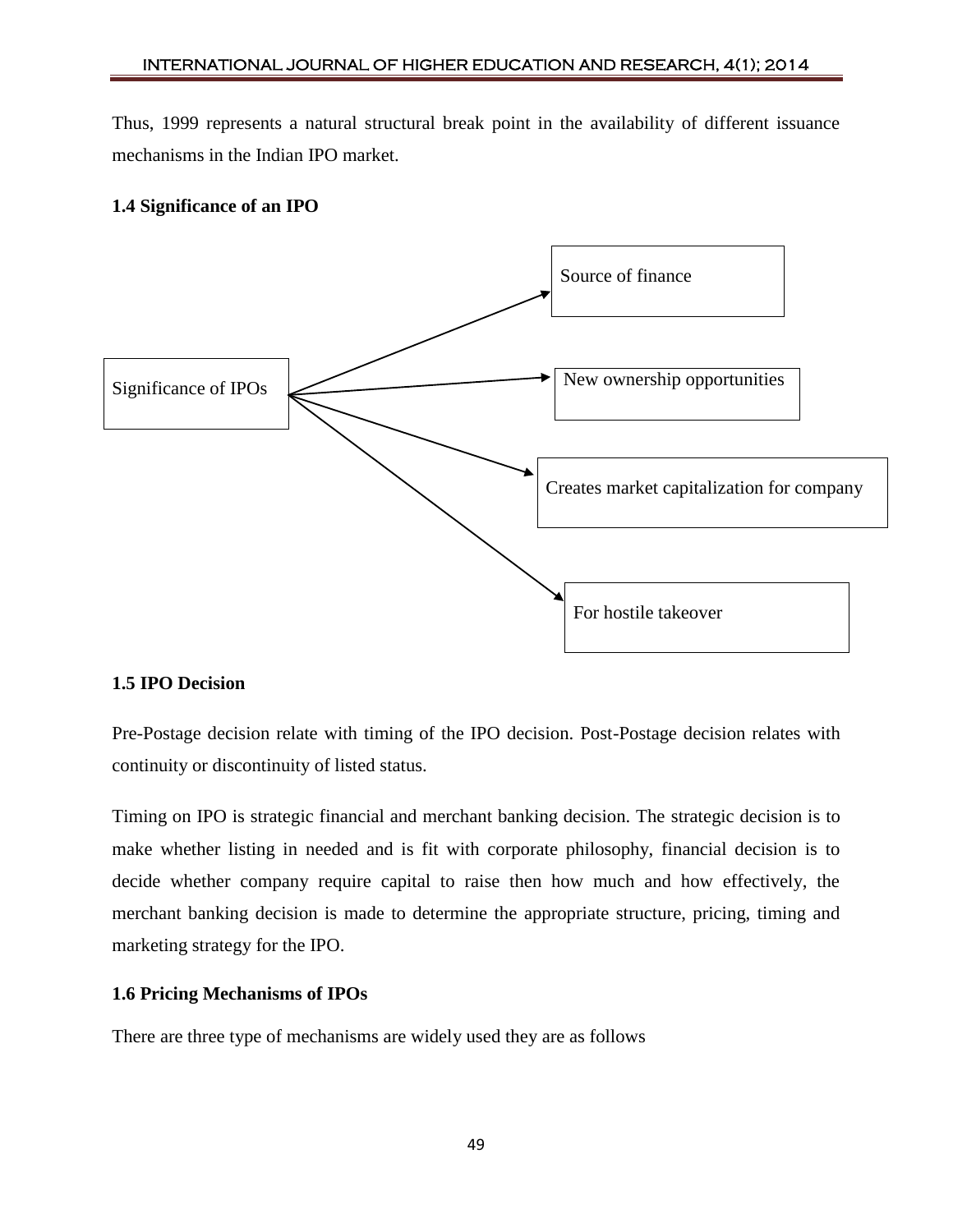

**1.6.1 Auction** In this the auctioneer begins with a high asking price and it is lowered until some participant is willing to accept the auctioneer's price. This was one of the popular method used in French Market before the coming of Book building method.

## **1.6.2 Fixed Price Mechanism**

In fixed price, the price is set from the date the prospectus is registered. Price at which the securities are allotted is known in advance to the investor. Demand for the securities offered is known only after the closure of the issue. While payment is made at the time of subscription where in refund is given after allocation.

In fixed price offering, price is determined without formally soliciting the level of investor interest. In fixed price offer the price is set from the data the prospectus is registered. For a bookbuilt IPO, the offer price is not finalized until the demand for the issue has been assessed with the final price typically being set very close to the listing date.

## **1.6.3 The Book Building Mechanism**

## Book building was permitted from 2000

Book building is a process undertaken by which demand for the securities proposed to be issued by a body corporate is elicited and built up and the price for such securities is assessed for the determination of the quantum of securities to be issued by means of a notice, circular, advertisement , document or information memoranda or offer document.------ *SEBI*

Book Building is essentially a process used by companies raising capital through Public Offerings-both Initial Public Offers (IPOs) and Follow-on Public Offers (FPOs) to aid price and demand discovery. It is a mechanism where, during the period for which the book for the offer is open, the bids are collected from investors at various prices, which are within the price band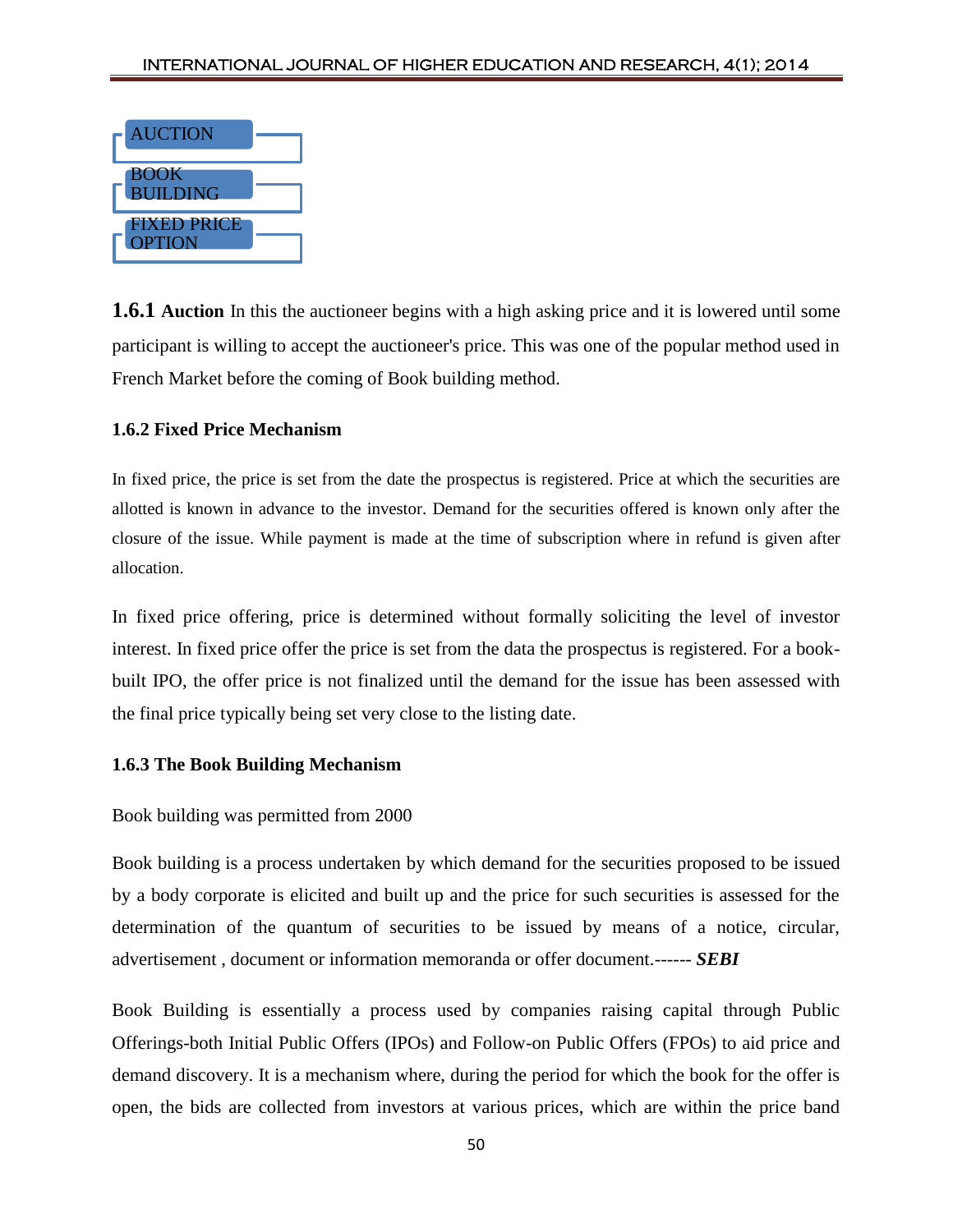specified by the issuer. The process is directed towards both the institutional as well as the retail investors. The issue price is determined after the bid closure based on the demand generated in the process.

# **2. Literature review**

**Mishra, A.** in his paper "Underpricing of Initial public offerings in India: A comparison of the fixed price and book building methods" explains that for **IPOs using a book-build a significant positive relationship** is documented between revisions in the offer price and the ensuing level of underpricing.

Degeorge, F., F. Derrien, and K.L. Womack, 2007, in their study states the **book building has captured most of the market share** globally but is the most costly procedure available in terms of direct and indirect initial under pricing.

**Bora, Bedanta; Anindita Adhikari and Andajeya Jha (2012),** in their paper "An empirical Perspective on Book building as Effective tool for price discovery" proved that **Book building mechanisms is preferred over other price mechanisms followed in India** but the issue raised through fixed price are relatively more promising in long terms as compared to the issue raised through book building method.

**Ritter, Jay R. (2003)** in his study "Difference between European and American IPO Markets." Examines that **fixed price offerings have become uncommon in recent years in France as well as other European nation**

# **3. Book building vs. Fixed price**

## **Book Building**

In book building offering the lead managers solicits non-binding bid at various prices within a nominated price range from investors. The indicative bids are consolidated and the lead manager in conjunction with the company determines the final offer price, which reflects anticipated public demand and the motivation to ensure orderly trading in the aftermarket.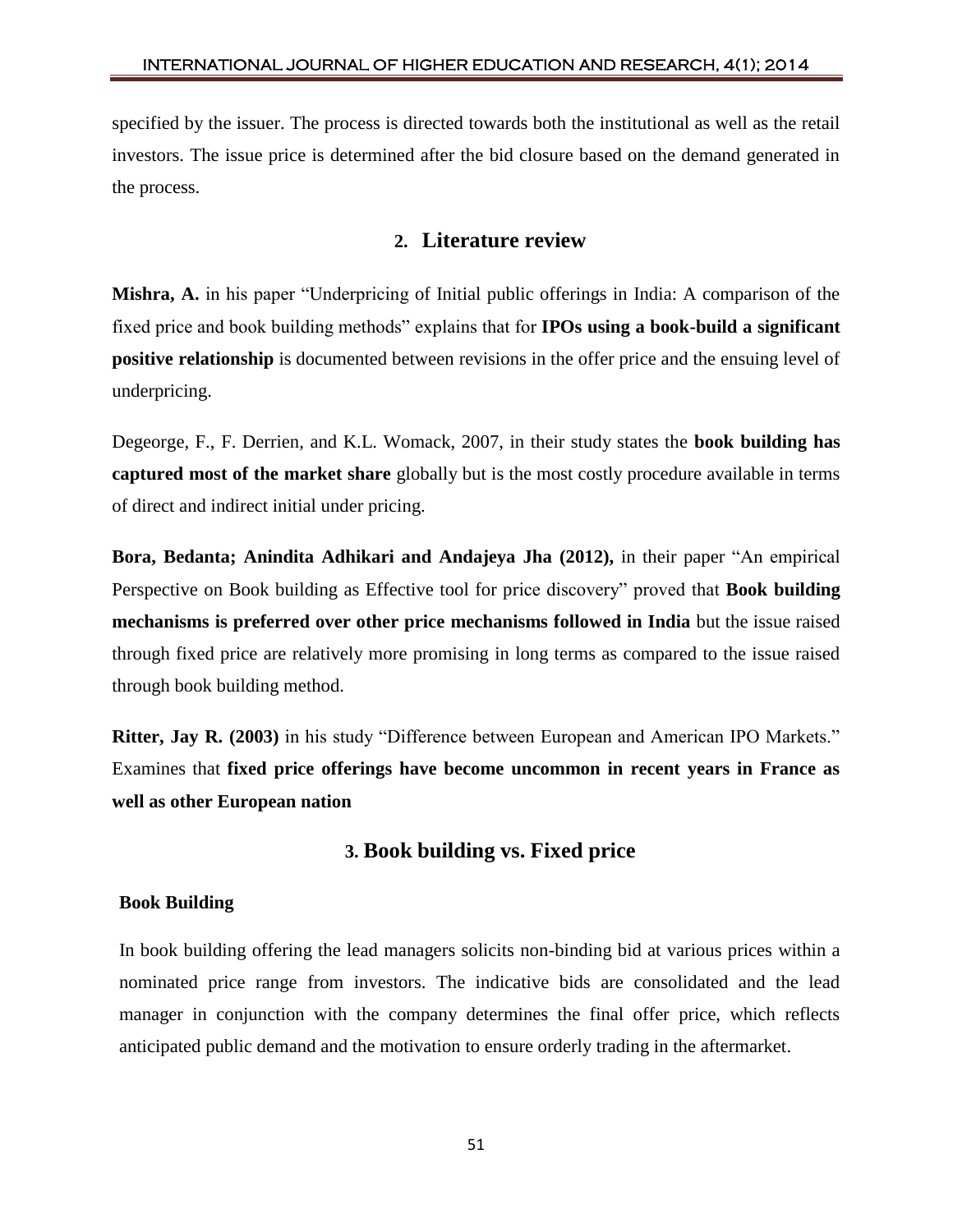# **Fixed Price**

In fixed price offering, price is determined without formally soliciting the level of investor interest.

In fixed price offer the price is set from the data the prospectus is registered. For a book-built IPO, the offer price is not finalized until the demand for the issue has been assessed with the final price typically being set very close to the listing date.

| <b>Issue</b><br><b>Type</b>                     | <b>Offer Price</b>                                                                                                                                                                                 | <b>Demand</b>                                                                                                                                                       | <b>Payment</b>                                                                                                                                                                                           | <b>Reservations</b>                                                                                                                         |
|-------------------------------------------------|----------------------------------------------------------------------------------------------------------------------------------------------------------------------------------------------------|---------------------------------------------------------------------------------------------------------------------------------------------------------------------|----------------------------------------------------------------------------------------------------------------------------------------------------------------------------------------------------------|---------------------------------------------------------------------------------------------------------------------------------------------|
| <b>Fixed</b><br><b>Price</b><br><b>Issues</b>   | Price at which the<br>securities are<br>offered and would<br>be allotted is made<br>known in advance<br>to the investors                                                                           | Demand for the<br>securities<br>offered is<br>known only<br>after the closure<br>of the issue                                                                       | 100 % advance<br>payment is required<br>to be made by the<br>investors at the time.<br>of application.                                                                                                   | 50 % of the shares<br>offered are reserved<br>for applications<br>below Rs. 1 lakh<br>and the balance for<br>higher amount<br>applications. |
| <b>Book</b><br><b>Building</b><br><b>Issues</b> | A 20 % price band<br>is offered by the<br>issuer within which<br>investors are<br>allowed to bid and<br>the final price is<br>determined by the<br>issuer only after<br>closure of the<br>bidding. | Demand for the<br>securities<br>offered, and at<br>various prices, is<br>available on a<br>real time basis<br>on the BSE<br>website during<br>the bidding<br>period | 10 % advance<br>payment is required<br>to be made by the<br>QIBs along with the<br>application, while<br>other categories of<br>investors have to<br>pay 100 % advance<br>along with the<br>application. | 50 % of shares<br>offered are reserved<br>for QIBS, $35%$ for<br>small investors and<br>the balance for all<br>other investors.             |

## **Advantage of Book building over Fixed Price method**

- More flexible than fixed price method of issue as issuer company has flexibility to revise price band during the bidding period.
- Issuer Company has the freedom to determine the issue size based on demand in the market.
- Risk of failure of security can be avoided as issuer can withdraw from the market if demand does not exist.
- Comparatively cost effective than fixed price.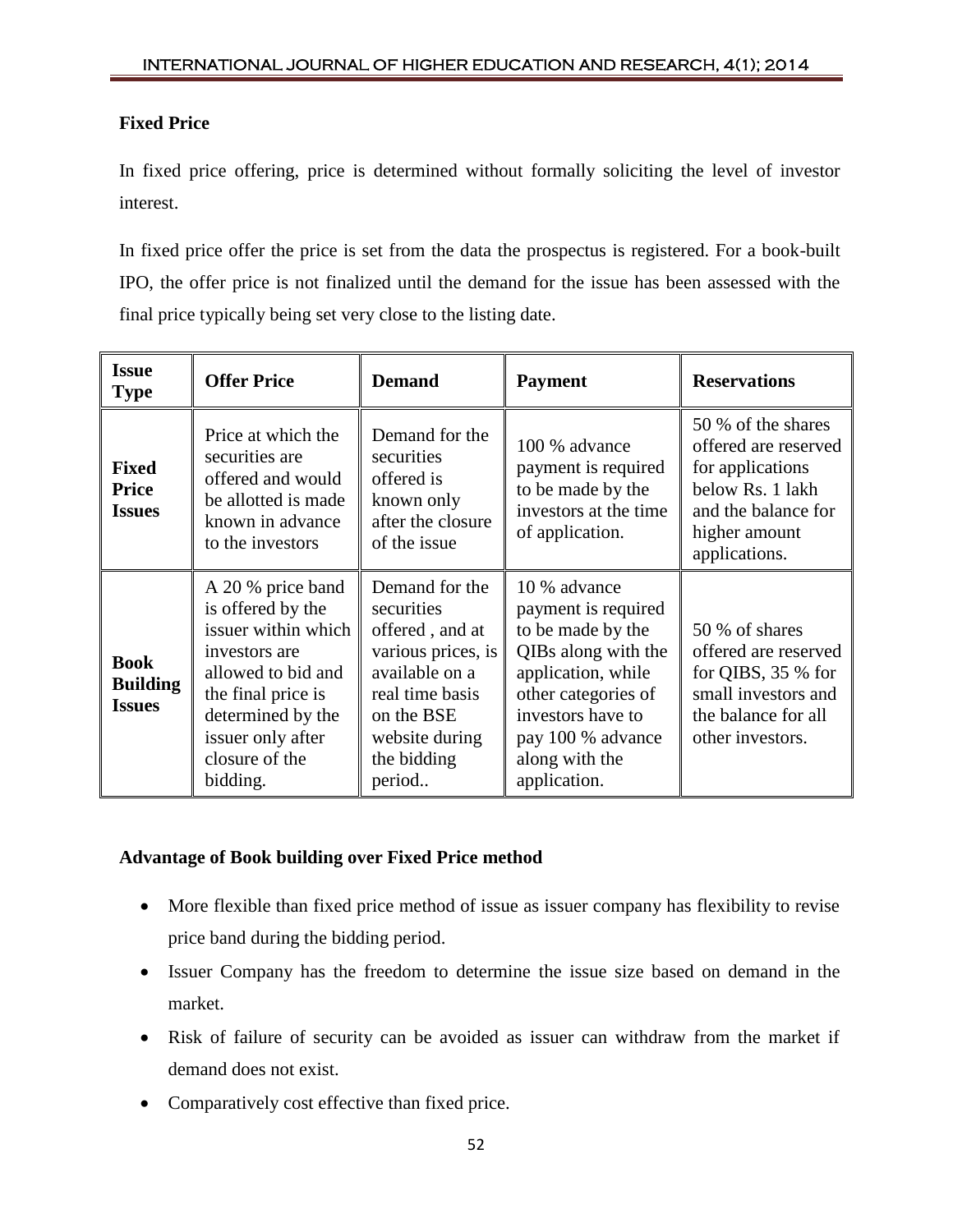#### **3. Conclusion**

Pricing of IPOs is of great importance in deciding the issue price of security to be traded in capital market. There are different pricing mechanisms followed in different capital market around the globe. The pricing mechanisms used are Auction, Book Building and Fixed price method. From the work of different researcher about IPOs pricing mechanisms it is clear that book building method is adopted by most of the companies at global level and it shows that book building is popular pricing mechanism than fixed price method. The reason for company choosing the book building over fixed price is the advantage that book building have over fixed price method such as flexibility and short of freedom that is there in book building method. Also different researchers work support the fact that book building method of pricing is more preferred by company to issue IPOs rather than Fixed price method.

## **References**

Bora, B., A. Adhikari, and A. Jha, 2012, " An Empirical Prospective on Book Building as effective tool foe price discovery" International conference on Economics, Business and Marketing Management, 29, IACSIT Press, Singapore.

Degeorge, F., F. Derrien, and K.L. Womack, 2007, "Analyst Hype in IPOs: Explaining the Popularity of Bookbuilding" The Review of Financial Studies, 20, 1021-1057.

## <http://ssrn.com/abstract>

<http://www.bseindia.com/bookbuilding/about.asp>

http://www.chittorgarh.com

[http://www.nseindia.com](http://www.nseindia.com/)

http://www.sebi.gov.in

Khan & Jain, "Financial Management", TMH, 2002

Kunjukunju, B. and S. Mohanan., "Financial Markets and Financial Services in India", New Century publication 2012.